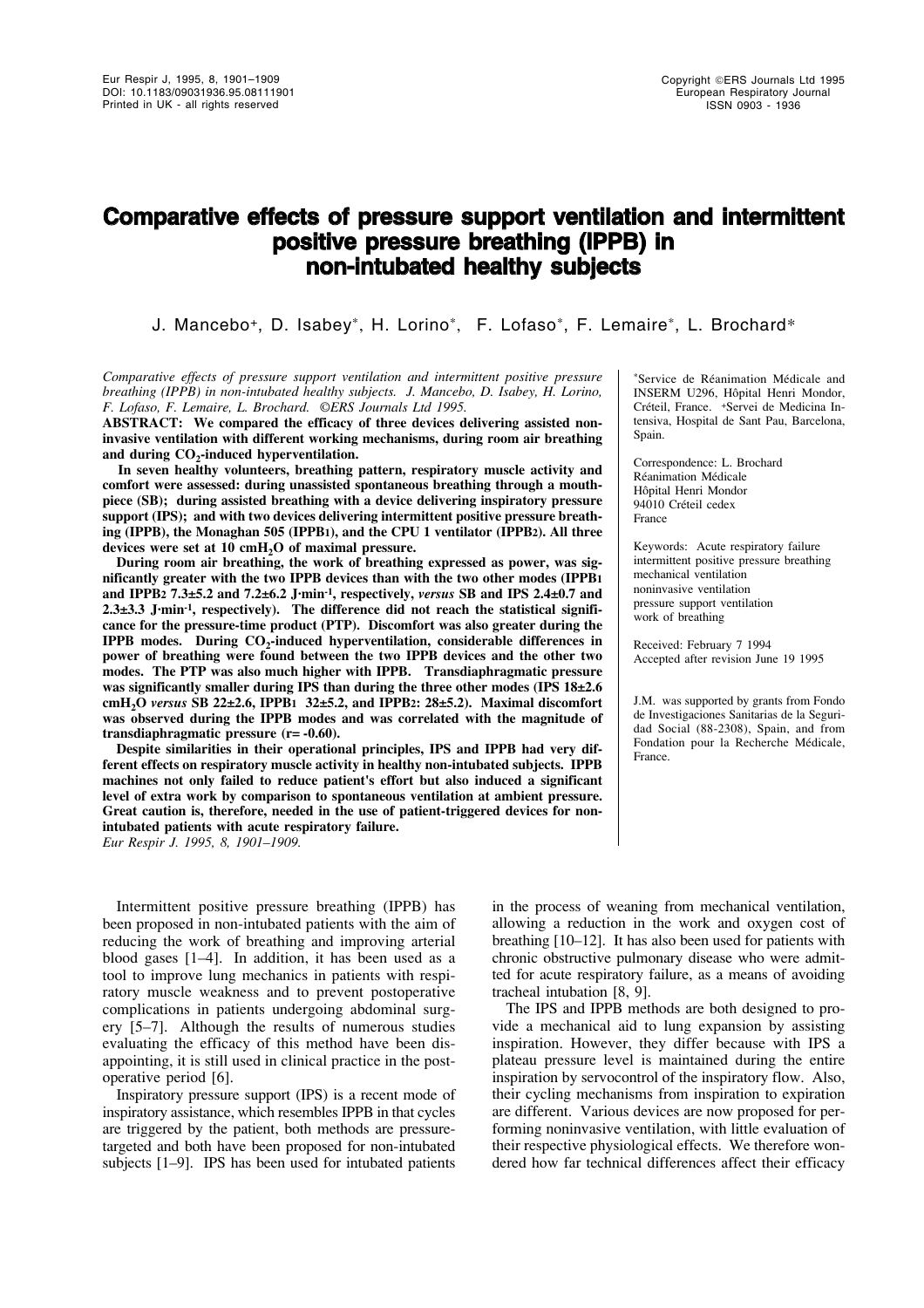in non-intubated subjects. We measured the work and effort of breathing and ventilatory pattern in normal subjects, during room air breathing and during a period of  $CO<sub>2</sub>$ -induced hyperventilation, whilst they were successively connected to one IPS and two IPPB machines. We found that considerable extra work was induced by IPPB devices.

# **Subjects and methods**

All subjects gave their informed consent to participate in this investigation. The protocol had been approved by the Ethics Committee of Henri Mondor hospital.

Seven normal nonsmoking volunteers, 5 males and 2 females (mean age 29 yrs, range 24–35 yrs), were studied whilst sitting comfortably in an armchair. All were physicians and four were considered as naive with regard to the apparatus and modes of ventilation studied. The subjects breathed with a noseclip, through a mouthpiece attached to a pneumotachograph. They were instructed to place their hands on their cheeks during the application of positive pressure.

# **Measurements**

Airflow (*V*') at the mouth was measured with a heated Fleisch No. 2 pneumotachograph connected to a differential pressure transducer (Validyne DP45 $\pm$ 2.5 cmH<sub>2</sub>O, Northridge, CA, USA), and volume was obtained by electrical integration of the flow signal. The pneumotachograph was calibrated with a 1 L syringe containing room air.

Airway pressure (*P*aw) was recorded at the airway opening with a differential pressure transducer (Validyne DP45±70 cmH<sub>2</sub>O, Northridge, CA, USA). To measure oesophageal (*P*oes) and gastric (*P*ga) pressure, two thin latex balloons attached to a double lumen polyethylene catheter were introduced through the nostril after topical anaesthesia; each was connected to a differential pressure transducer (Sensym SDX001,  $\pm$ 70 cmH<sub>2</sub>O, Santa Clara, CA, USA). The oesophageal and gastric balloons were filled with 0.5 and 1 mL of air, respectively, and were secured to the nose with tape after its appropriate placement had been verified by an occlusion test [13]. Transdiaphragmatic pressure (*P*di) was derived by electrical subtraction of *P*oes from *P*ga. When present, expiratory positive *P*ga (*P*ga,exp) was measured as the value of the positive swing from its minimal expiratory level to the maximal expiratory level before endexpiratory decay. The expired fraction of  $CO_2$  ( $F$ E,CO<sub>2</sub>) was continuously monitored by means of an infra-red  $CO<sub>2</sub>$  analyser (Gould capnograph IV, Bilthoven, The Netherlands) which sampled gas at the mouthpiece.

The expiratory line resistance of the different machines was measured *in vitro* by computing pressure-flow relationship at different levels of expiratory airflow with the ventilators connected to a constant flow source.

# **Procedures**

The following four modes of ventilation were randomly studied, in two steps, during room air breathing and during  $CO_2$ -induced hyperventilation.

*Spontaneous breathing* (SB). Subjects breathed room air through the mouthpiece connected to the pneumotachograph.

*Inspiratory pressure support (IPS)*. The pneumotachograph was connected to the Y-piece of the apparatus providing IPS. This device was specially designed in our laboratory to provide IPS with the following features: flow-triggering with high sensitivity; ability to maintain a plateau pressure over a large range of flow rates; and low expiratory resistance. The inspiratory part of the circuit is pressurized during inspiration by injection of compressed air into a tube open to the atmosphere. The air entrainment mechanism allows a plateau pressure to be achieved which is maintained over a large range of flow rates [9]. The flow trigger sensitivity is  $1 \text{ L-min-1}$ , and the assistance is stopped when an adjustable level of decelerating flow is reached (here, a fixed threshold level of 15 L·min-1 was used). Expiration occurs through a large pneumatic expiratory valve, whilst the inspiratory part of the circuit is closed by a one-way valve. The level of IPS was set at 10 cmH<sub>2</sub>O. IPS was flow-triggered, pressure-limited and flow-cycled.

*IPPB1*. The first apparatus allowing the delivery of IPPB was the Monaghan 505 (Monaghan, Plattsburgh, NY, USA) set at a cycling pressure of 10 cmH<sub>2</sub>O and at its maximal flow rate (over  $85 \text{ L·min-1}$  with a decelerating flow pattern). IPPB1 was pressure-triggered, flow-limited and pressure-cycled.

*IPPB2*. The second apparatus was the CPU 1 ventilator (Ohmeda, Maurepas, France) set in the barometric mode with an inspiratory flow of 40 L·min<sup>-1</sup> (constant flow pattern), at a cycling pressure of 10 cmH<sub>2</sub>O with a trigger sensitivity at its minimum level. IPPB2 was pressure-triggered, flow-limited and pressure-cycled.

Randomization was performed twice: firstly to determine whether air or  $CO<sub>2</sub>$  was used for the first four periods, and secondly to determine the order of the modes of ventilation during each period. During  $CO<sub>2</sub>$ -induced hyperventilation, a special adaptor was used to connect the pneumotachograph to the Y-piece of the ventilator, and pure  $CO_2$  was added at a constant flow rate.  $FE, CO_2$ was continuously monitored and the additional flow rate of  $CO<sub>2</sub>$  was adjusted to keep end-tidal  $CO<sub>2</sub>$  between 6 and 7%. Special care was taken to ensure the same  $F_{\text{E,CO}_2}$  level for each subject during the four modes of ventilation. Each period lasted for 20 min and recordings were performed during the last 5 min. After the end of each period, the subject was asked to complete a test to estimate subjective comfort, using a modified Borg scale to evaluate sensation of dyspnoea during the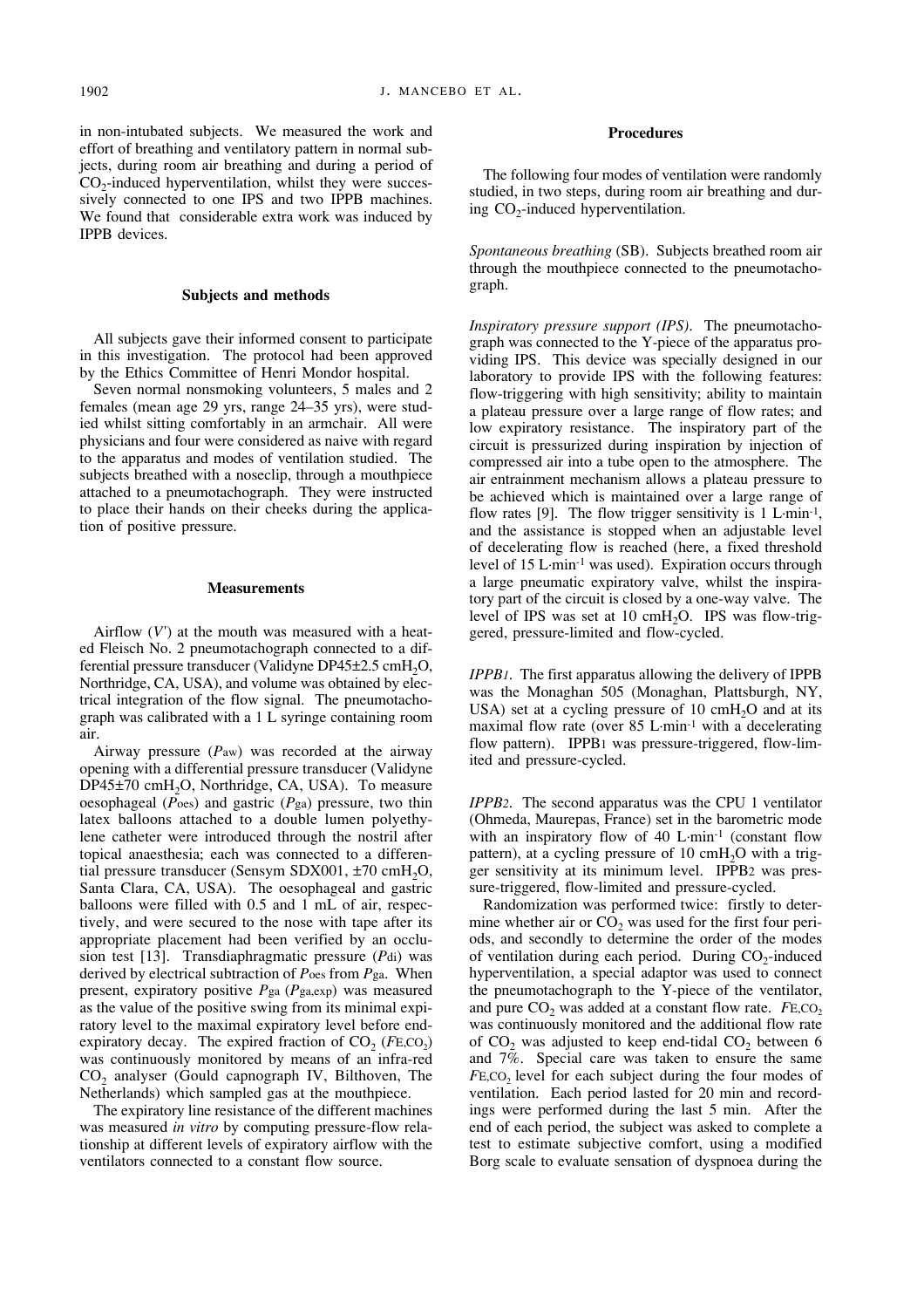different procedures [14]. Maximum breathing comfort was scored as 10 and maximal discomfort as zero. The complete procedure lasted about 3 h for each subject.

### **Calculations**

The signals of flow, tidal volume, *P*aw, *P*oes, *P*ga and *FE,CO*<sub>2</sub> were recorded on a six-channel recorder (Gould Brush 260, Cleveland, OH, USA), and a typical example is shown in figure 1. The signals of flow, *P*aw, and *P*oes were also digitized at 32 Hz and sampled with an Apple IIe microprocessor system, which calculated the following from the flow signal: tidal volume, respiratory rate, minute ventilation, inspiratory time (*t*I), the ratio of *t*I to total breath duration (*t*I/*t*tot), and peak inspiratory flow (*V*I, max).

The work of breathing was also computed automatically for each breath, and expressed as the area enclosed between the inspiratory part of a tidal pressure-volume loop on the one hand and the relaxation curve of the chest wall on the other [15]. The relevant pressure was oesophageal pressure, and the volume, inspiratory tidal volume. The chest wall relaxation curve was assumed to be linear and to have a slope corresponding to the predicted value for chest wall compliance in normal subjects (*i.e.*  $4\%$  of the predicted vital capacity per cmH<sub>2</sub>O)

 $V$ 1 L *P*aw 10 cmH<sub>2</sub>O *P*oes 10  $cmH<sub>2</sub>O$ 1 sec a) A) 1 L *V*T *P*aw Poes<br>**W** 10 cm $\overline{H}_2$ O 10  $cmH<sub>2</sub>O$ B) *V*'  $L·s<sup>-1</sup>$ 1 *P*ga 10  $cmH<sub>2</sub>O$  $FE_{1}CO_{2}$ 5% *V*'  $L·s<sup>-1</sup>$ واكرا في المسلم لسير السير السير السير المستقبلة 1 SB AIR  $\;$  IPS AIR  $\;$  IPPB1 AIR  $\;$  IPPB2 AIR  $\;$  SB CO $_2$   $\;$  IPS CO $_2$   $\;$  IPPB1 CO $_2$  IPPB2 CO $_2$ *P*ga 10  $cmH<sub>2</sub>O$  $FE, CO<sub>2</sub>$ 5%

[16]. A Campbell diagram was constructed by passing this line through the end-expiratory elastic recoil pressure of the chest wall. When the total inhaled volume is exhaled and the relaxation volume of the respiratory system is reached, end-expiratory elastic recoil pressure of the chest wall is equal to the oesophageal pressure at the beginning of inspiration. In case of dynamic hyperinflation, when the equilibrium state is not reached at the end of expiration, additional pressure is generated by gas trapping, *i.e*. intrinsic positive end expiratory pressure or auto-PEEP (PEEPi). Dynamic PEEPi was calculated from the oesophageal pressure tracing as the sudden decline in pressure that occurs before the zero flow point, as described previously [12,16]. In this case, the chest wall relaxation line is passed through the value of chest wall elastic recoil pressure at the end of expiration, estimated as dynamic PEEPi. Values of *P*di were calculated as the tidal *P*di excursions. The oesophageal pressure-time product (PTP) was measured as the surface enclosed within the oesophageal pressure and the static recoil pressure line of the chest wall over inspiratory time, taking dynamic PEEPi into account.

Here, the combination of high minute ventilation and high expiratory resistance of the apparatus, induced the appearance of dynamic PEEPi during the  $CO<sub>2</sub>$ -induced hyperventilation step. However, since expiratory muscle activity was also present during  $CO<sub>2</sub>$ -induced hyperventilation, we reasoned that part of the dynamic PEEPi



Fig. 1. – Tracings of tidal volume (VT), airway pressure (*Paw*), oesophageal pressure (*Poes*), gastric pressure (*Pga*), expired fraction of CO<sub>2</sub> (*FE,CO*<sub>2</sub>), and airflow (*V*<sup>'</sup>) obtained from a representative subject during the four periods of unassisted breathing (SB, spontaneous breathing) or assisted breathing with inspiratory pressure support (IPS) or intermittent positive pressure breathing with a Monaghan 505 apparatus (IPPB1), or an Ohmeda CPU 1 ventilator (IPPB2). A) The four runs performed during room-air breathing (AIR). B) The four runs performed during  $CO_2$ -induced hyperventilation  $(CO_2)$ . Inspiration (i) and expiration (e) are indicated in the airflow tracings.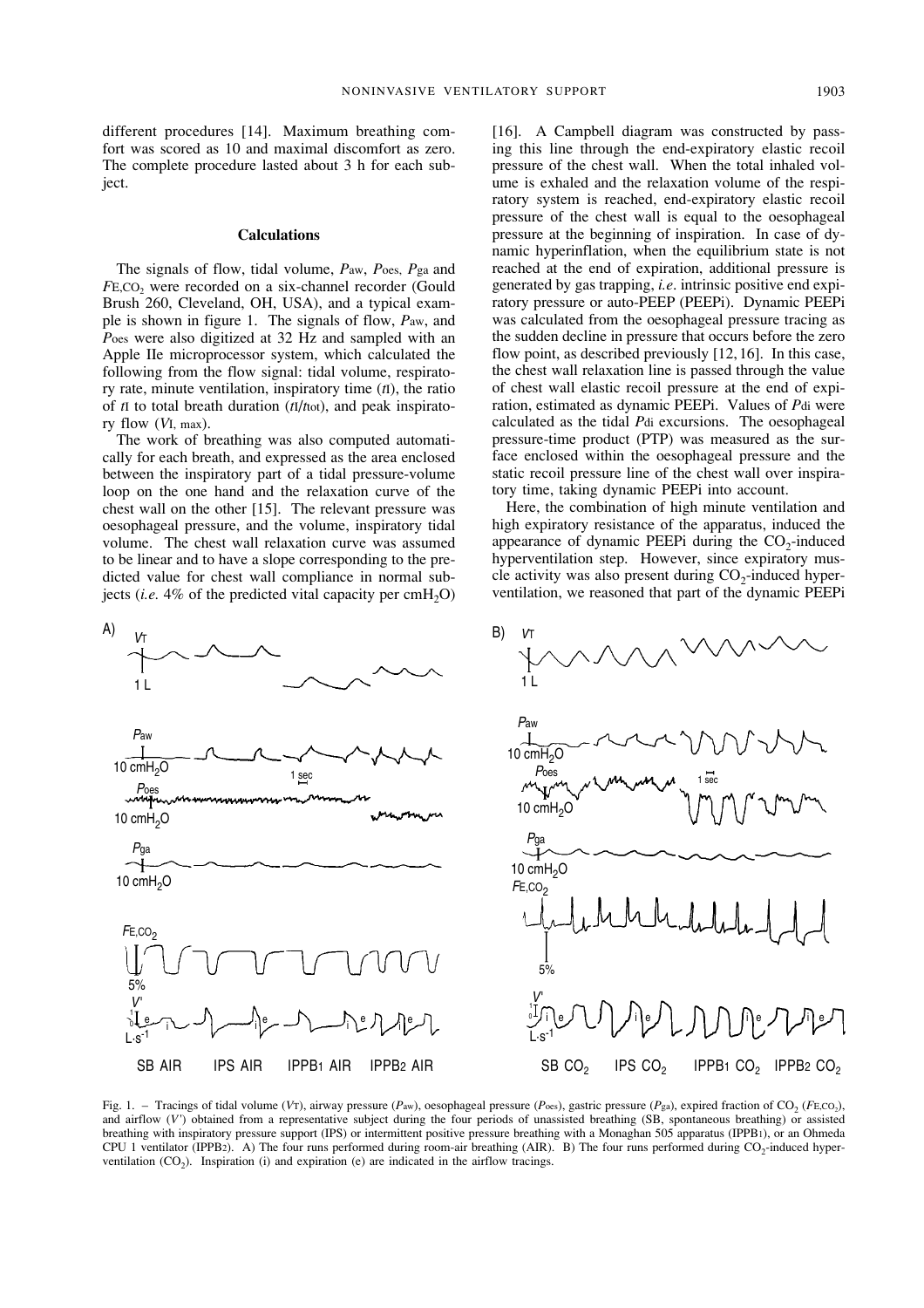

Fig. 2. – Tracings of flow (V'), airway pressure ( $P_{aw}$ ), oesophageal pressure ( $P_{obs}$ ) gastric pressure ( $P_{ga}$ ), expired fraction of CO<sub>2</sub> ( $F_{EC}$ CO<sub>2</sub>), obtained from a representative subject breathing with intermittent positive pressure breathing with a Monaghan 505 apparatus (IPPB1) (A), or an Ohmeda CPU 1 ventilator (IPPB2) (B), and  $CO<sub>2</sub>$ -induced hyperventilation (CO<sub>2</sub>). Note the positive expiratory gastric pressure swings during  $CO<sub>2</sub>$ -induced hyperventilation, showing active expiratory muscle recruitment. Inspiration (i) and expiration (e) are indicated in the airflow tracings.

measured was only due to the compression of gas resulting from the action of the expiratory muscles, independently of dynamic hyperinflation. Because this positive alveolar pressure does not constitute an inspiratory load, we subtracted the amount of positive expiratory gastric pressure swing (*P*ga,exp) from the dynamic PEEPi measured on the oesophageal pressure tracing, as described recently [17, 18]. Tracings obtained in a subject who exhibited active expiratory muscle recruitment are shown in figure 2. The work-breath $^{-1}$ , expressed in Joules (J), was then multiplied by the respiratory rate, to yield the power of breathing (J·min-1). Power was divided by minute ventilation, to obtain work $\cdot L^{-1}$  of ventilation (J $\cdot L^{-1}$ ). Finally, mean inspiratory airway pressure (mean *P*aw) was calculated for each breath during inspiration.

The mean value of at least 10 breaths was used to perform all the above calculations.

# **Statistics**

Statistical analysis was carried out by means of a twoway analysis of variance. When the F-value was significant at the 0.05 level, we carried out Tukey's test for paired comparisons. Regression analysis was performed by the least square method. All data are expressed as mean±SD, unless otherwise indicated.

#### **Results**

Figures 1 and 2 show the tracings obtained during the eight experimental runs in two representative subjects.

# *Room air breathing*

*Breathing pattern.* No differences were noted among the four procedures for respiratory rate or *t*I/*t*tot, but the maximal inspiratory flow was significantly higher ( $p<0.001$ ) with the three mechanical devices than during SB, as shown in table 1. Minute ventilation values (fig. 3) were significantly lower during SB than during the IPS, IPPB1 or IPPB2 modes (6.7±1.5 *versus* 11.2±2.6, 13.8±3.3, and 11.8 $\pm$ 2.8 L·min<sup>-1</sup>, respectively; p<0.01). During SB, *FE,CO<sub>2</sub>* was significantly higher than during the three assisted breathing modes (4.7±0.2 *versus* 3.6±0.5, 3.6±0.2 and  $3.8\pm0.2\%$ ; p<0.001).

*Work of breathing and pressure time product.* The power of breathing (fig. 4) and the work $\cdot L^{-1}$  of ventilation (fig. 5) were similar during SB and IPS, but significantly higher with the two IPPB modes (2.4±0.7 J·min-1 and 0.35±0.1 J·L-1 for SB, and 2.3±3.3 J·min-1 and 0.2±0.2 J·L-1 for IPS, *versus* 7.35±5.2 J·min-1 and 0.5± 0.2 J·L-1 for IPPB1, and  $7.2\pm6.2$  J·min<sup>-1</sup> and  $0.56\pm0.2$  J.L<sup>-1</sup> for IPPB2; p<0.04). The PTP, in  $cmH_2O·s·min^{-1}$ , was  $86±21$ during SB,  $52\pm36$  during IPS,  $136\pm75$  during IPPB1, and 136±140 during IPPB2; p=0.08.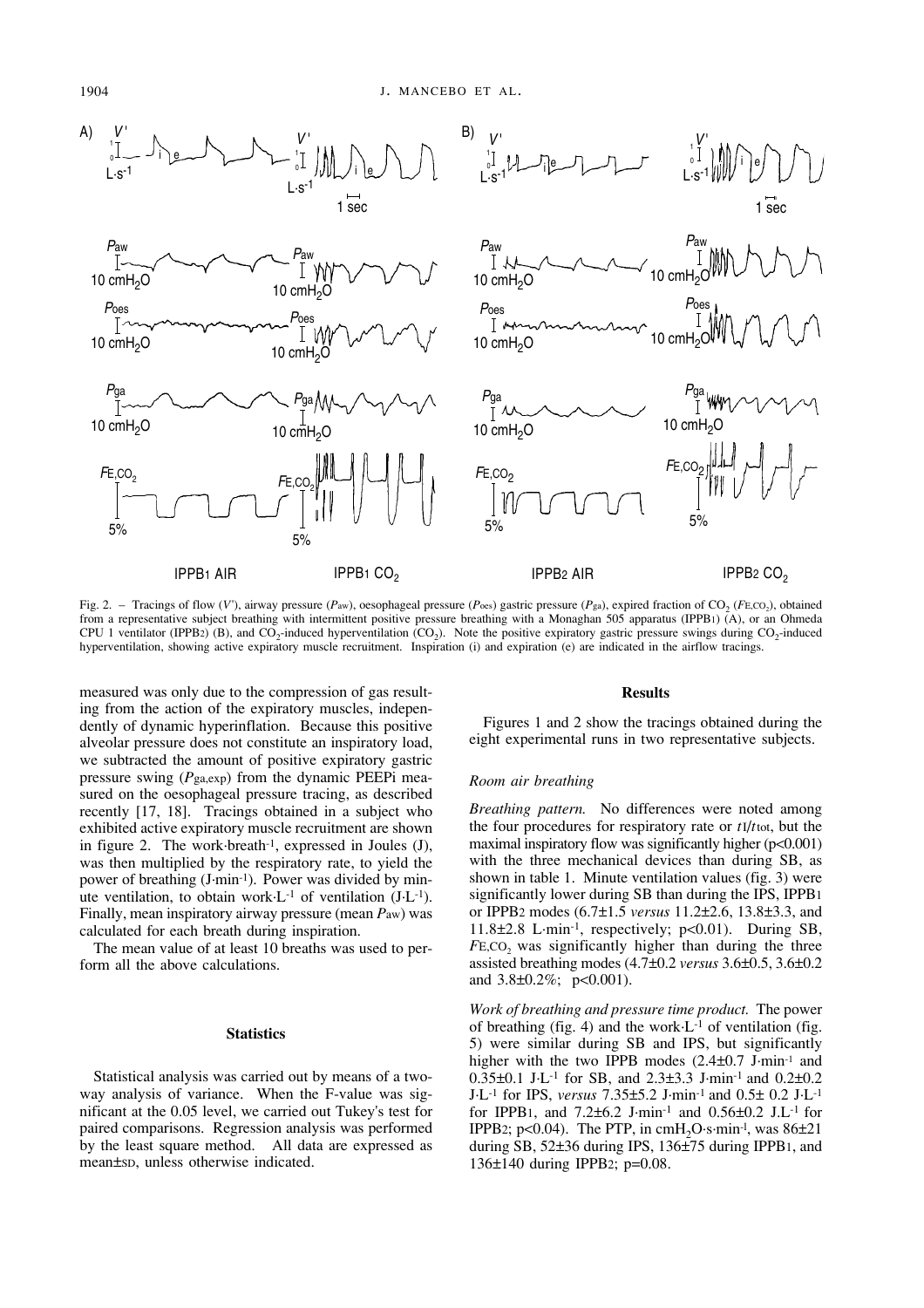Table 1. – Respiratory rate, duty cycle and flow rate of seven healthy subjects, in four periods of unassisted or assisted breathing, during room air breathing and during CO<sub>2</sub>-induced hyperventilation

|                                                     | SВ       | <b>IPS</b> | $IPPB_1$ $IPPB_2$ |                    | p-value   |  |  |  |  |
|-----------------------------------------------------|----------|------------|-------------------|--------------------|-----------|--|--|--|--|
| Room air breathing                                  |          |            |                   |                    |           |  |  |  |  |
| Respiratory rate $15\pm2$<br>$breaths·min-1$        |          | 15±2       | $14+2$            | $14+2$             | <b>NS</b> |  |  |  |  |
| $tI/t$ tot $\%$                                     | $41\pm2$ | $34+5$     | $41 + 5$          | $36+8$             | <b>NS</b> |  |  |  |  |
| $V$ I.max L·min <sup>-1</sup> 26 $\pm$ 2*           |          | 70±10      | $72 \pm 13$       | $54\pm10**$ 0.0001 |           |  |  |  |  |
| CO <sub>2</sub> -induced hyperventilation           |          |            |                   |                    |           |  |  |  |  |
| Respiratory rate $19\pm2$<br>breaths min-1          |          | $18\pm2$   | $18\pm2$          | $16+2$             | <b>NS</b> |  |  |  |  |
| $tI/t$ to t $\%$                                    | $45+2$   | $45\pm2$   | $44 + 2$          | $52+5**$           | 0.001     |  |  |  |  |
| $V'$ Lmax L·min <sup>-1</sup> 74±20* 105±13+ 93±23+ |          |            |                   | 69±13              | 0.0003    |  |  |  |  |

Values are presented as mean±sp. SB: spontaneous breathing; IPS: inspiratory pressure support; IPPB1: intermittent positive pressure breathing (Monaghan 505); IPPB2: intermittent positive pressure breathing (Ohmeda CPU 1); *t*I/*t*tot: ratio of inspiratory time to total cycle duration; *V*'I,max: maximal inspiratory flow rate. \*: significantly different from IPS and IPPB1; \*\*: significantly different from SB, IPS and IPPB1;  $\pm$ : significantly different from IPPB2.



Fig. 3. – Minute ventilation (*V*'E) during four periods of unassisted breathing (SB: spontaneous breathing) or assisted breathing using inspiratory pressure support (IPS) or intermittent positive pressure breathing with a Monaghan 505 apparatus (IPPB1) or an Ohmeda CPU 1 ventilator (IPPB2). Values are presented as mean±sEM. During spontaneous breathing ( $\Box$ ), an asterisk denotes a value significantly different from IPS, IPPB1 and IPPB2 (p<0.01); during  $CO_2$ -induced hyperventilation  $(\Box)$ , an asterisk denotes a value significantly different from IPS and IPPB1 (p<0.041).

A significant difference in mean *P*aw was found between IPS and the two IPPB modes (IPS 6.8±0.5, IPPB1 5.0±1.5, and IPPB2 3.8 $\pm$ 1.3 cmH<sub>2</sub>O; p<0.001).

*Diaphragmatic activity, comfort and haemodynamics.* No significant difference was noted between the four procedures for PEEPi, *P*di or *P*ga,exp (table 2). Comfort was significantly poorer (p<0.001) with the two IPPB devices than with IPS or SB. There was no difference between the four procedures with respect to heart rate,



Fig. 4. – Power of breathing during four periods of unassisted breathing (SB: spontaneous breathing) or assisted breathing using inspiratory pressure support (IPS) or intermittent positive breathing with a Monaghan 505 apparatus (IPPB1) or an Ohmeda CPU 1 ventilator (IPPB2). Values are presented as mean±SEM. During room air breathing  $($   $\blacksquare$ ), an asterisk denotes a value significantly different from IPPB<sub>1</sub> and IPPB<sub>2</sub> (p=0.02). During  $CO_2$ -induced hyperventilation  $(\Box)$ , an asterisk denotes a value significantly different from IPPB1 and IPPB<sub>2</sub> (p<0.001).



Fig. 5. – Work of breathing (WOB) per litre of ventilation during four periods of unassisted breathing (SB: spontaneous breathing) or assisted breathing using inspiratory pressure support (IPS) or intermittent positive pressure breathing with a Monaghan 505 apparatus  $(IPPB1)$  or an Ohmeda CPU 1 ventilator  $(IPPB2)$ . Values are presented as mean $\pm$ sem. During room air breathing ( $\Box$ ), an asterisk denotes values significantly different from IPPB<sub>1</sub> and IPPB<sub>2</sub> (p=0.03). During  $CO_2$ -induced hyperventilation ( $\Box$ ), an asterisk denotes a value significantly different from IPPB1 and IPPB2 (p<0.001).

which ranged from  $65\pm8$  to  $69\pm5$  beats·min<sup>-1</sup> (bpm), systolic blood pressure  $(111\pm8 \text{ to } 113\pm13 \text{ mmHg})$ , or diastolic blood pressure (68±8 to 71±5 mmHg).

# *CO2-induced hyperventilation*

*Breathing pattern.* There was no difference between the four procedures as regards respiratory rate (table 1). *t*I/*t*tot was significantly greater with IPPB2 than with the three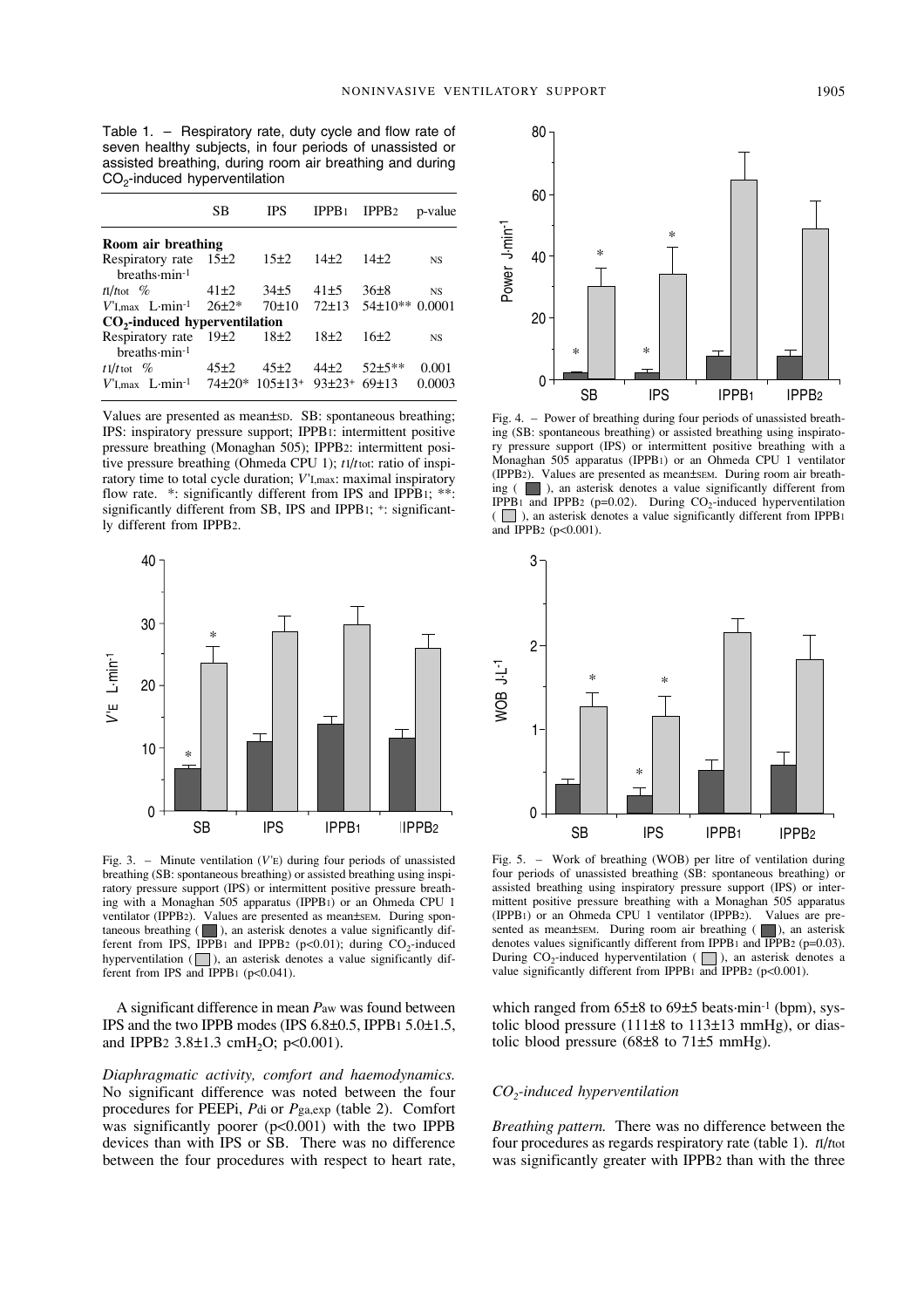|                                           | ີ              |                |               |                   |           |
|-------------------------------------------|----------------|----------------|---------------|-------------------|-----------|
|                                           | <b>SB</b>      | IPS            | IPPB1         | IPPB <sub>2</sub> | p-value   |
| Room air breathing                        |                |                |               |                   |           |
| Pdi cm $H_2O$                             | $9\pm2$        | 8±2            | 10±2          | $11\pm2$          | <b>NS</b> |
| $P_{\text{ga,exp}}$ cmH <sub>2</sub> O    |                | $\theta$       | $0.1 \pm 0.2$ |                   | <b>NS</b> |
| PEEPi $cmH2O$                             |                | $\theta$       | $0.9 \pm 1.8$ | $0.6 \pm 1.6$     | <b>NS</b> |
| Comfort                                   | $9.8 \pm 0.2*$ | $9.1 \pm 1*$   | $6.1 \pm 2.8$ | $7.2 \pm 2$       | 0.001     |
| CO <sub>2</sub> -induced hyperventilation |                |                |               |                   |           |
| P <sub>di</sub> cmH <sub>2</sub> O        | $22+2$ *+      | $18+2*$        | $32\pm5$      | $28\pm5$          | 0.001     |
| $P_{\text{ga,exp}}$ cmH <sub>2</sub> O    | $2.5 \pm 1.8*$ | $2.2 \pm 1.3*$ | $6.7{\pm}4.1$ | $6.2 \pm 3.1$     | 0.001     |
| $PEEPi$ cmH <sub>2</sub> O                | $1.0 \pm 0.8$  | $1.7 \pm 1.6$  | $3.3 \pm 2.8$ | $1.4 \pm 1.8$     | <b>NS</b> |
| Comfort                                   | $6.8 \pm 1.8*$ | $6.5 \pm 2*$   | $3.1 \pm 2.8$ | $4.1 \pm 1.8$     | 0.001     |
|                                           |                |                |               |                   |           |

Table 2. – Transdiaphragmatic and gastric pressure, PEEPi and comfort of seven healthy subjects in four periods of unassisted or assisted breathing, during room air breathing and during CO<sub>2</sub>-induced hyperventilation

Values are presented as mean±SD. *P*di: transdiaphragmatic pressure; *P*ga,exp: expiratory swings in gastric pressure; PEEPi: intrinsic positive end-expiratory pressure. For further abbreviations see legend to table 1. \*: significantly different from IPPB1 and IPPB2; +: significantly different from IPS.

other modes, and the maximal inspiratory flow measured during IPS and IPPB1 was significantly higher than with IPPB<sub>2</sub> and SB. *F*E,CO<sub>2</sub> ranged between 6.2±0.5 and  $6.7\pm0.5\%$  during the different modes (NS), and minute ventilation was higher during hypercapnia than during room air breathing. As shown in figure 3, minute ventilation was slightly but still significantly higher during IPS and IPPB1 than during SB (28.7±5 and 29.8±8 *versus* 23.7±8 L·min-1; p=0.04).

*Work of breathing and pressure time product.* Power of breathing was  $6-12$  times higher during  $CO<sub>2</sub>$ -induced hyperventilation than during room air breathing. Again, significant differences existed between the modes. As shown in figures 4 and 5, the highest values for power and work per litre of ventilation were measured with IPPB1 and IPPB2, for which these indices were significantly higher than with IPS or SB (64.8±22 J·min-1 and 2.14±0.2 J·L-1 for IPPB1, and 48.7±23 J·min-1 and 1.82±0.8 J·L-1 for IPPB2 *versus* 29.9±15 J·min-1 and 1.25±0.5 J·L-1 for SB and 33.9±22 J·min-1 and 1.15±0.5 J·L-1 for IPS; p<0.001). The PTP, expressed in  $cmH<sub>2</sub>O·s·min<sup>-1</sup>$ , was significantly lower during SB and IPS  $(361\pm144)$  and 333±175, respectively) than during IPPB1 and IPPB2 (619±168 and 642±347, respectively, p<0.001).

Mean *P*aw was positive during IPS, but became negative during IPPB modes  $(4.7+0.8 \text{ cm})$ <sub>1</sub>O for IPS *versus* -2.8±1.6 for IPPB1 and -4.5±0.5 for IPPB2; p<0.001), as can be seen in figure 6, indicating that with IPPB1 and IPPB2 the demand considerably exceeded the flow supplied by the machines.

*Diaphragmatic activity, comfort and haemodynamics. P*di was significantly lower during IPS than during SB and both IPPB modes (table 2). *P*di reached the highest values with IPPB1 and IPPB2. Values of positive expiratory gastric pressure swings were higher with the two IPPB modes than with SB and IPS (table 2). The values for dynamic PEEPi were small during the four periods, and did not differ significantly from each other (table 2). Various degrees of discomfort were noted by the subjects, the two worse situations being IPPB1 and IPPB2 (table 2). Significant negative correlations were observed between comfort and *P*di (r=-0.60; p<0.01), and comfort and power of breathing  $(r=-0.53; p<0.01)$ .



Fig. 6. – Plots of the averaged values of mean inspiratory airway pressure (*P*aw,I) *versus* maximum inspiratory flow (*V*'I,max) for the three mechanical devices. Note that when maximal inspiratory flow was reached during CO<sub>2</sub>-hyperventilation, mean airway pressure dropped considerably with IPPB devices.  $\bigcirc$ : room air;  $\bullet$ : CO<sub>2</sub>.



Fig. 7. – Pressure flow relationships measured within the expiratory line, and expiratory resistance of the four systems used: unassisted spontaneous breathing (SB) and assisted breathing with inspiratory pressure support (IPS) or with intemittent positive prssure breathing with a Monaghan 505 apparatus (IPPB1) or an Ohmeda CPU 1 ventilator (IPPB2).  $\Box$ : SB;  $\dot{\bigcirc}$ : IPS;  $\blacktriangle$ : IPPB1;  $\blacklozenge$ : IPPB2.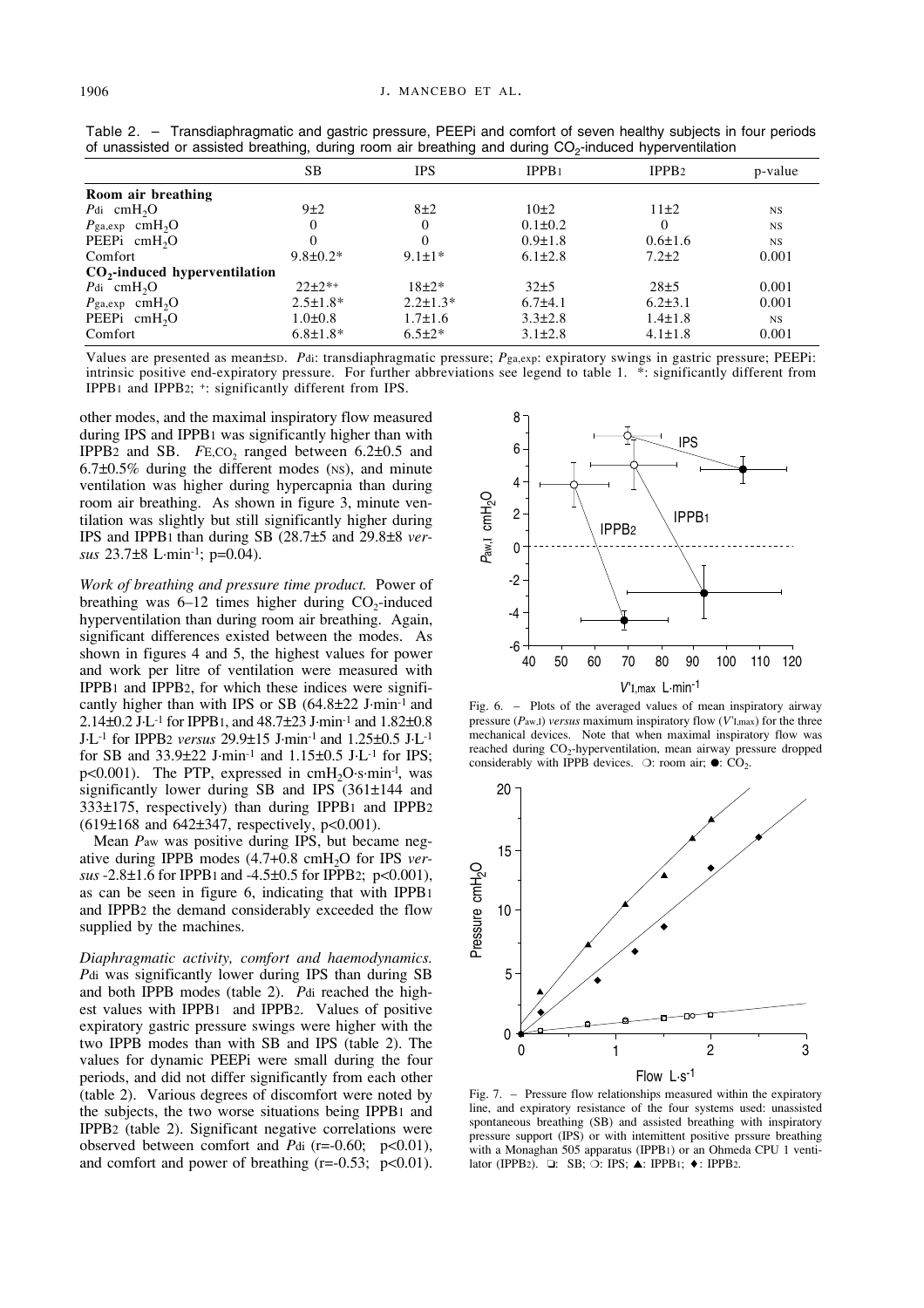All haemodynamic values for SB, IPS, IPPB1, and IPPB2 were higher than those for room air breathing  $(p<0.05)$ . Heart rate ranged from  $90±8$  bpm during IPPB<sub>1</sub> to  $82±10$ bpm during IPS (p=0.04). Systolic and diastolic blood pressure, respectively, ranged from 138±16 to 127±13 mmHg (NS), and from  $83\pm16$  to  $80\pm5$  mmHg (NS).

*Expiratory resistance of the circuits.* Expiratory circuit resistance was computed *in vitro* for each apparatus by plotting the pressure drop across the circuit at various levels of expiratory flow. The pressure-flow relationships for the circuits are depicted in figure 7. For an airflow rate of 1 L·s-1, circuit resistances (expressed in  $cmH<sub>2</sub>O·L·s<sup>-1</sup>$  were as follows: 0.9 during SB, 0.9 during IPS, 9.6 during IPPB1, and 5.6 during IPPB2.

# **Discussion**

In this study, we found that in normal non-intubated subjects the effects of IPS and two IPPB devices on the work of breathing were clearly different. These differences were considerably exaggerated during  $CO<sub>2</sub>$ -induced hyperventilation. The IPPB devices not only failed to reduce patient's effort but also induced a substantial amount of extra workload, compared to unassisted breathing. When IPS was set at a pressure of  $10 \text{ cm}H_2O$ , it induced a level of work similar to that observed with spontaneous breathing, and allowed the reduction of transdiaphragmatic pressure during  $CO<sub>2</sub>$ -induced hyperventilation.

The aim of this study was not to demonstrate that one apparatus designed for ventilatory assistance was better than another, but to stress the importance of the differences in technical design as regards their physiological effects. In the present study, one can argue that the particular devices selected to deliver IPPB were not, among all IPPB devices, the optimal ones. In addition, a fixed setting during the two periods was selected for the study and a different set-up could lead to different effects on work of breathing. Noninvasive ventilation is now commonly proposed as a means of resting the respiratory muscles of patients with respiratory insufficiency [19, 20], either to replace home ventilation through tracheostomy [21], or to avoid the need for intubation in patients with acute exacerbation of chronic obstructive disease [9] or other causes of acute respiratory failure [8]. Both favourable clinical results [8, 9, 22] and unfavourable results [23, 24] have been reported for patients with acute respiratory failure. However, the efficacy of such systems as regards the changes in physiological parameters was not reported in the latter studies [23, 24].

Although commonly available IPPB devices could be used in acute respiratory failure, we found here that their efficacy was very different from IPS, despite similarities in their working principles. We observed that the IPPB apparatus considerably increased the effort required for spontaneous ventilation and induced great discomfort, whereas the IPS machine did not. Such results suggest that the use of inadequate systems for patients with severe dyspnoea may considerably worsen respiratory failure.

This may potentially happen with any device which has not been rigorously tested in these conditions, and may explain an apparent inefficacy of noninvasive ventilation with such devices.

IPS and IPPB systems present several technical differences [25]. These differences are related to: the trigger variable (what starts inspiration); the limit variable (what sustains inspiration); and the cycle variable (what ends inspiration). IPPB1 and IPPB2 are pressure**-**triggered whereas IPS is flow-triggered. The limit variable is pressure in IPS, whereas it is flow in IPPB2; there is no real limit variable during inspiration in IPPB1, although the maximal flow capacity of the ventilator constitutes a constraint. The cycle variable is pressure in both IPPB devices, and flow in IPS; this characteristic can impose an active expiratory effort to raise airway pressure [3, 26]. The IPS and IPPB1 both delivered a descending ramp flow, whereas IPPB2 delivered a pulse flow. The expiratory resistances were also different among the devices, being much higher with the two IPPB machines, as can be seen in figure 7.

When patients have high ventilatory requirements, as occurred during  $CO<sub>2</sub>$ -induced hyperventilation, a high initial flow rate may be an important determinant of comfort and may affect respiratory drive [14, 16, 27, 28]. In intubated patients, an inadequate inspiratory flow pattern with a low peak flow relative to patient's demand induces excessive inspiratory work of breathing and pressuretime product [29]. An inappropriately low inspiratory flow may also impair lung inflation and increase the  $tI/t$ tot [30], as observed during  $CO_2$ -induced hyperventilation with the IPPB2 device, which is a flow-limited mode. However, with the IPS and IPPB1 devices, peak flow rates were not significantly different. Despite this, considerable differences in comfort and respiratory muscle work were found between the two devices. It therefore suggests that other factors may influence these differences. With IPPB circuits, greater impedance to airflow was likely, as suggested by the greater airway pressure drop during inspiration and the greater intensity of subjects' effort. During  $CO<sub>2</sub>$ -induced hyperventilation, mean inspiratory *P*aw was negative with the two IPPB devices, thus indicating that the flow needed by the subjects far exceeded the flow provided by the ventilator. Figure 5 illustrates the fact that the increase in flow requirements, as generated during the period of hyperventilation, induced a drop in mean inspiratory *P*aw with IPPB devices, whereas it remained positive with IPS.

The fact that the expiratory resistances of both IPPB circuits were much higher than that of the IPS circuit probably affected our results. It has been suggested that an increase in the flow impeding characteristics of expiratory valves augment the inspiratory work of breathing [31]. Furthermore, high expiratory resistance can magnify the sensation of dyspnoea. Dynamic hyperinflation resulting in relevant PEEPi levels may be observed with IPPB devices as a result of high expiratory circuit resistance, and increase the elastic load. We did not observe such an effect here because all subjects were free of lung disease.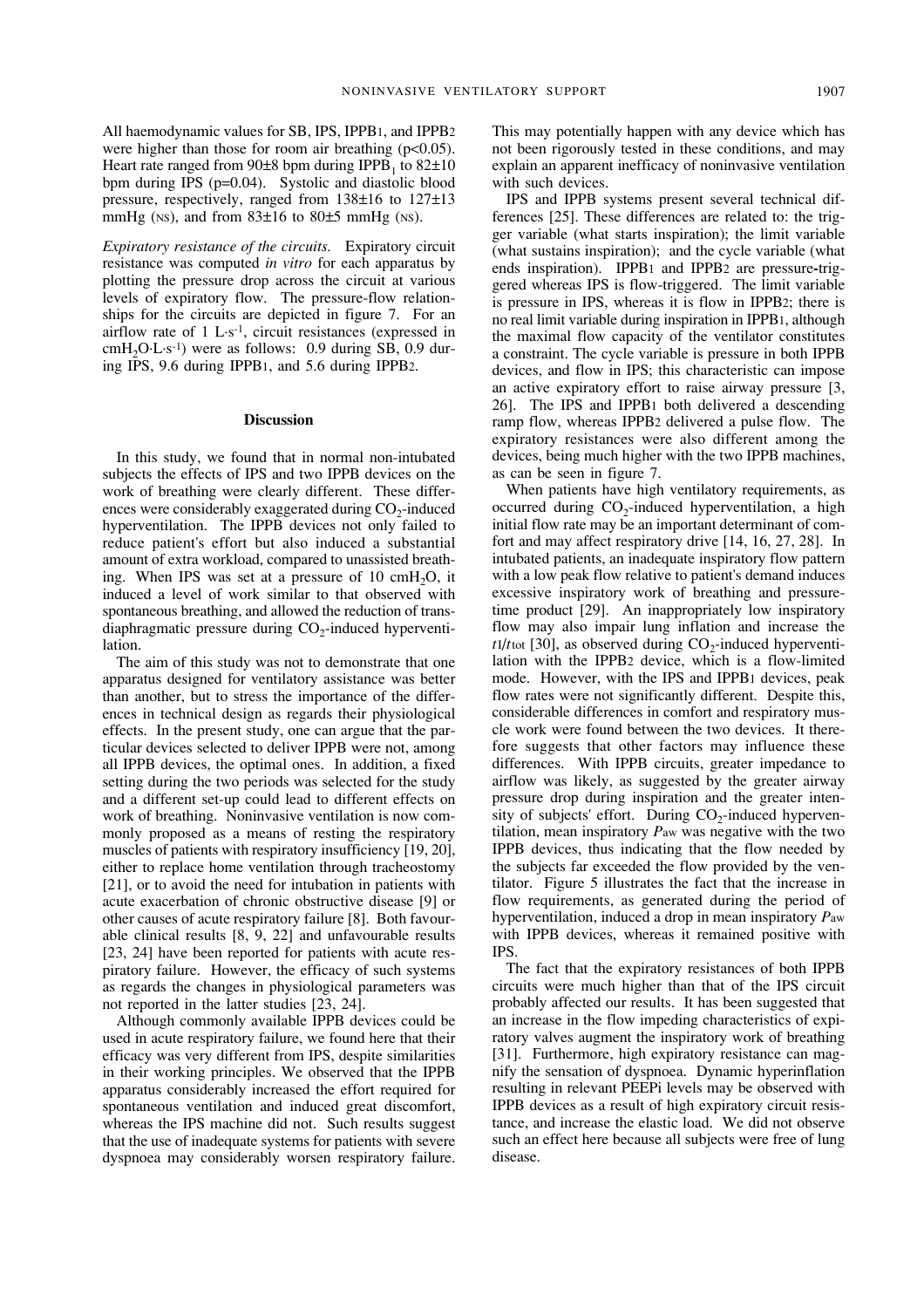During  $CO<sub>2</sub>$ -induced hyperventilation, active expiratory work was present, and was intensified with the IPPB circuits. Previous studies also showed that active expiratory work was induced by these circuits [3, 26], and the cycling mechanism from inspiration to expiration may play a role in this expiratory effort. In our study, recruitment of the abdominal muscles during expiration was suggested by the positive expiratory swings observed on gastric pressure tracings, and the higher values observed for expiratory *P*ga with both IPPB machines with regards to IPS and unassisted breathing, suggest that IPPB enhanced expiratory muscle recruitment [18, 32].

Comfort was satisfactory during spontaneous breathing and IPS, but was considerably poorer with both IPPB modes. The increases both in inspiratory work and expiratory muscle activity might contribute to the greater sensation of dyspnoea described by the subjects during IPPB, and may lead to a lack of synchrony between the subject and the ventilator. During  $CO<sub>2</sub>$ -induced hyperventilation, the level of comfort correlated better with the indices of inspiratory muscle activity, *i.e*. *P*di and power of breathing  $(r=0.60$  and  $-0.53$ , respectively;  $p<0.01$  for both) than with the expiratory swings in gastric pressure (r=0.38; p=0.04). This suggests that inspiratory effort was the main cause of discomfort. If systems such as IPPB are to be proposed for spontaneously breathing patients with acute respiratory failure, any worsening of dyspnoea induced by the device should be avoided. Additionally, the higher level of comfort during IPS indicates that this type of assistance is more appropriate for dyspnoeic subjects.

We arbitrarily selected a preset pressure level of 10 cmH<sub>2</sub>O, because higher levels of IPPB have been poorly tolerated in some patients [1]. In the light of previous data concerning intubated [10, 12, 33, 34] or nonintubated patients [9] with acute respiratory failure, the selected level of IPS was relatively low and probably insufficient to meet the subjects' demand. The level of IPS was almost entirely used to overcome circuit resistance.

In conclusion, we found in this study that, in normal subjects, several ventilatory assistance devices, based on similar principles but using different mechanisms for delivering assistance, had different effects on respiratory muscle activity. When ventilatory demand was great, the two IPPB machines considerably worsened inspiratory muscle work and discomfort, even compared to unassisted spontaneous breathing, whereas IPS assistance better matched patient's demand.

#### **References**

- 1. Kamat SR, Dulfano MJ, Segal MB. The effects of intermittent positive pressure breathing (IPPB/I) with compressed air in patients with severe chronic nonspecific obstructive pulmonary disease. *Am Rev Respir Dis* 1962; 86: 360–380.
- 2. Ayres SM, Kozam RL, Lukas DS. The effects of intermittent positive pressure breathing on intrathoracic pressure, pulmonary mechanics, and the work of breathing. *Am Rev Respir Dis* 1963; 87: 370–379.
- 3. Sukumalchantra Y, Park SS, Williams MH Jr. The effects of intermittent positive pressure breathing (IPPB) in acute ventilatory failure. *Am Rev Respir Dis* 1965; 92: 885–893.
- 4. The Intermittent Positive Pressure Breathing Trial group. Intermittent positive pressure breathing therapy of chronic obstructive pulmonary disease: a clinical trial. *Ann Intern Med* 1983; 99: 612–620.
- 5. De Troyer A, Deisser P. The effects of intermittent positive pressure breathing on patients with respiratory muscle weakness. *Am Rev Respir Dis* 1981; 124: 132–137.
- 6. Celli BR, Rodriguez KS, Snider GL. A controlled trial of intermittent positive pressure breathing, incentive spirometry and deep breathing exercises in preventing pulmonary complications after abdominal surgery. *Am Rev Respir Dis* 1984; 130: 12–15.
- 7. McCool FD, Mayewski RF, Shayne DS, Gibson CJ, Griggs RC, Hyde RW. Intermittent positive pressure breathing in patients with respiratory muscle weakness: alterations in total respiratory system compliance. *Chest* 1986; 90: 546–552.
- 8. Meduri GU, Conoscenti CC, Menashe P, Nair S. Noninvasive face mask ventilation in patients with acute respiratory failure. *Chest* 1989; 95: 865–870.
- 9. Brochard L, Isabey D, Piquet J, *et al.* Reversal of acute exacerbations of chronic obstructive lung disease by inspiratory assistance with a face mask. *N Engl J Med* 1990; 323: 1523–1530.
- 10. MacIntyre NR. Respiratory function during pressure support ventilation. *Chest* 1986; 89: 677–683.
- 11. Brochard L, Pluskwa F, Lemaire F. Improved efficacy of spontaneous breathing with inspiratory pressure support. *Am Rev Respir Dis* 1987; 136: 411–415.
- 12. Brochard L, Harf A, Lorino H, Lemaire F. Inspiratory pressure support prevents diaphragmatic fatigue during weaning from mechanical ventilation. *Am Rev Respir Dis* 1989; 139: 513–521.
- 13. Baydur A, Behrakis PK, Zin WA, Jaeger M, Milic-Emili J. A simple method for assessing the validity of the esophageal balloon technique. *Am Rev Respir Dis* 1982; 126: 788–791.
- 14. Bradley TD, Chartrand DA, Fitting JW, Killian KJ, Grassino A. The relation of inspiratory effort sensation of fatiguing patterns of the diaphragm. *Am Rev Respir Dis* 1986; 134: 1119–1124.
- 15. Roussos C, Campbell EJM. Respiratory muscle energetics. *In*: Handbook of physiology, Section 3, Vol. 3: Respiration. Bethesda, American Physiological Society, 1986; pp. 481–509.
- 16. Fleury B, Murciano D, Talamo C, Aubier M, Pariente R, Milic-Emili J. Work of breathing in patients with chronic obstructive pulmonary disease in acute respiratory failure. *Am Rev Respir Dis* 1985; 131: 822–827.
- 17. Appendini L, Patessio A, Zanaboni S, *et al.* Physiologic effects of positive end-expiratory pressure and mask pressure support during exacerbations of chronic obstructive pulmonary disease. *Am J Respir Crit Care Med* 1994; 149: 1069–1076.
- 18. Lessard M, Lofaso F, Brochard L. Expiratory muscle activity increases intrinsic positive end-expiratory pressure independently of dynamic hyperinflation. *Am J Respir Crit Care Med* 1995; 151: 562–569.
- 19. Carroll N, Branthwaite MA. Intermittent positive pressure ventilation by nasal mask: technique and applications. *Intens Care Med* 1988; 14: 115–117.
- 20. Carrey JR, Gottfried SB, Levy RD. Ventiatory muscle support in respiratory failure with nasal positive pressure ventilation. *Chest* 1990; 97: 150–158.